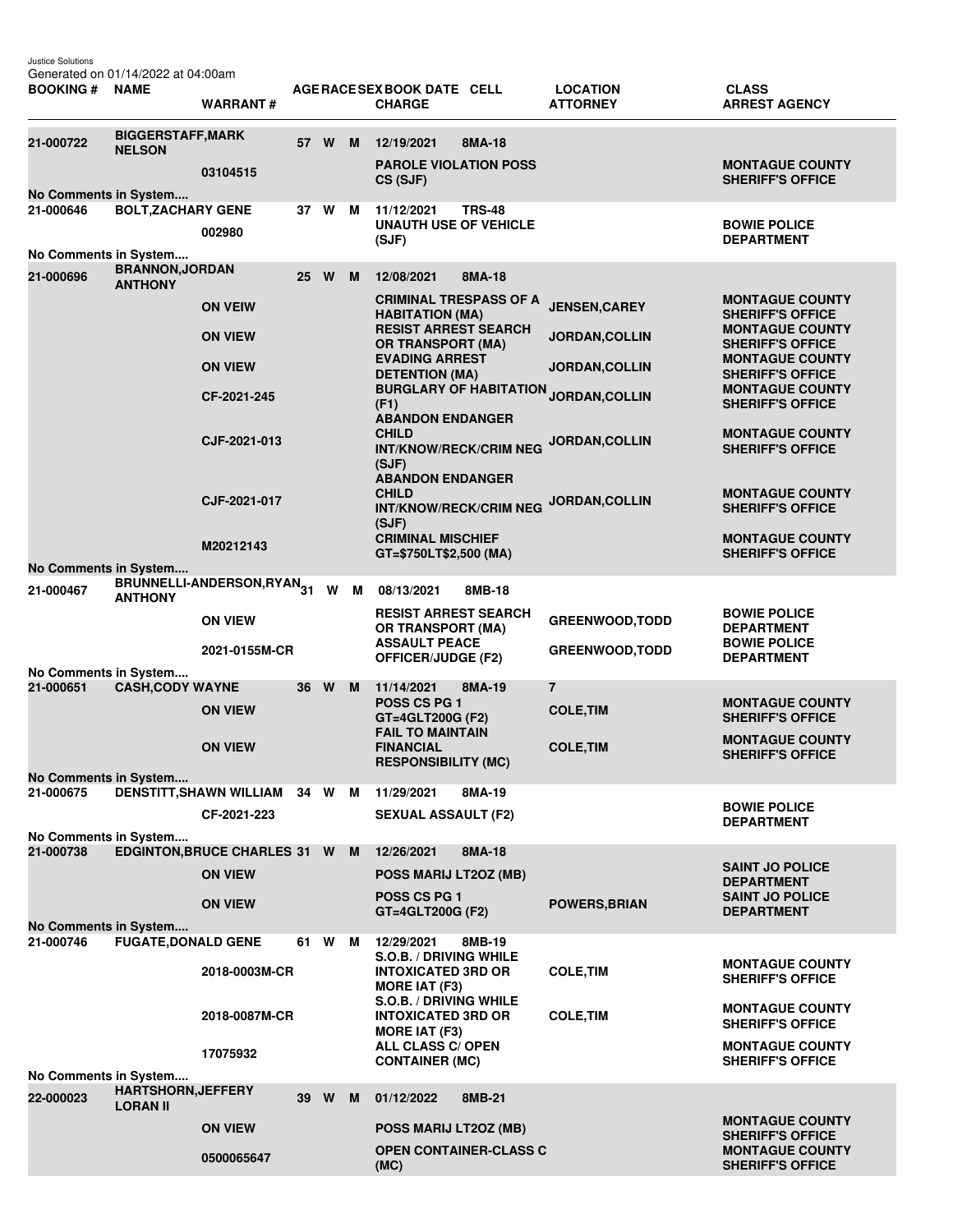|                                    |                                          | 0500064805<br>0500066095                        |      |        |   | <b>POSSESSION OF DRUG</b><br><b>PARAPHERNALI CLASS C</b><br>(MC)<br><b>POSSESSION OF DRUG</b><br><b>PARAPHERNALIA-CLASS C</b> |                        | <b>MONTAGUE COUNTY</b><br><b>SHERIFF'S OFFICE</b><br><b>MONTAGUE COUNTY</b><br><b>SHERIFF'S OFFICE</b> |
|------------------------------------|------------------------------------------|-------------------------------------------------|------|--------|---|-------------------------------------------------------------------------------------------------------------------------------|------------------------|--------------------------------------------------------------------------------------------------------|
| No Comments in System              |                                          |                                                 |      |        |   | (MC)                                                                                                                          |                        |                                                                                                        |
| 21-000295                          | <b>HERNANDEZ,OSCAR</b><br><b>ALFREDO</b> |                                                 | 26 H |        | м | 05/21/2021<br>1M-47                                                                                                           |                        |                                                                                                        |
|                                    |                                          | F2021568                                        |      |        |   | <b>SOB - SEXUAL ASSAULT IN</b><br><b>DISASTER AREA (F1)</b>                                                                   | <b>ODOM,LANHON</b>     | <b>TEXAS DEPARTMENT OF</b><br><b>PUBLIC SAF</b>                                                        |
|                                    |                                          | PRL2105000127                                   |      |        |   | ICE HOLD ()                                                                                                                   | <b>ODOM,LANHON</b>     | <b>TEXAS DEPARTMENT OF</b><br><b>PUBLIC SAF</b>                                                        |
| No Comments in System              |                                          |                                                 |      |        |   |                                                                                                                               |                        |                                                                                                        |
| 21-000679                          | <b>HOWARD, MARCY LYNN</b>                | F1530580L                                       | 47   | W F    |   | 11/30/2021<br><b>FEM-43</b><br><b>SOB - MAN DEL CS PG 1</b><br>GT=4GLT200G (F1)                                               |                        | <b>MONTAGUE COUNTY</b><br><b>SHERIFF'S OFFICE</b>                                                      |
|                                    |                                          | CF-2021-241                                     |      |        |   | POSS CS PG 1 LT1G (SJF)                                                                                                       |                        | <b>MONTAGUE COUNTY</b><br><b>SHERIFF'S OFFICE</b>                                                      |
|                                    |                                          | CM-2021-263                                     |      |        |   | POSS MARIJ LT2OZ (MB)                                                                                                         |                        | <b>MONTAGUE COUNTY</b><br><b>SHERIFF'S OFFICE</b>                                                      |
| No Comments in System              |                                          |                                                 |      |        |   |                                                                                                                               |                        |                                                                                                        |
| 21-000701                          |                                          | HULEN, REBECCA DANIELLE 31 W F<br>2021-0123M-CR |      |        |   | <b>FEM-43</b><br>12/09/2021<br><b>MAN DEL CS PG 1</b><br>GT=4GLT200G (F1)                                                     |                        | <b>MONTAGUE COUNTY</b><br><b>SHERIFF'S OFFICE</b>                                                      |
| No Comments in System<br>22-000024 | <b>KALE,LLOYD DEAN</b>                   |                                                 | 41   | W      | M | 01/13/2022<br><b>SEG-26</b>                                                                                                   |                        |                                                                                                        |
| <b>No Comments in System</b>       |                                          | 002904                                          |      |        |   | <b>EVADING ARREST</b><br><b>DETENTION (MA)</b>                                                                                |                        | <b>MONTAGUE COUNTY</b><br><b>SHERIFF'S OFFICE</b>                                                      |
| 21-000747                          | <b>MCGEE, KEVIN SCOTT</b>                |                                                 | 50   | W      | м | 12/30/2021<br>8MB-21                                                                                                          |                        |                                                                                                        |
|                                    |                                          | <b>ON VIEW</b>                                  |      |        |   | <b>AGG ASSAULT</b><br>DATE/FAMILY/HOUSE                                                                                       |                        | <b>BOWIE POLICE</b>                                                                                    |
|                                    |                                          |                                                 |      |        |   | W/WEAPON (F1)                                                                                                                 |                        | <b>DEPARTMENT</b>                                                                                      |
| No Comments in System<br>21-000741 |                                          | MCMAHON, JEFFREY WAYNE 46 W                     |      |        | M | 12/27/2021<br>8MB-21                                                                                                          |                        |                                                                                                        |
|                                    |                                          | 05038606                                        |      |        |   | <b>PAROLE VIOLATION (SJF)</b>                                                                                                 |                        | <b>MONTAGUE COUNTY</b><br><b>SHERIFF'S OFFICE</b>                                                      |
| No Comments in System              |                                          |                                                 |      |        |   |                                                                                                                               |                        |                                                                                                        |
| 22-000025                          | <b>MILLER, AARON WADE</b>                |                                                 |      | 33 W   | м | 01/13/2022<br><b>SEG-23</b><br><b>DRIVING WHILE</b>                                                                           |                        |                                                                                                        |
|                                    |                                          | <b>ON VIEW</b>                                  |      |        |   | <b>INTOXICATED 3RD /WITH</b><br><b>OPEN CONTAIN (F3)</b>                                                                      |                        | <b>SAINT JO POLICE</b><br><b>DEPARTMENT</b>                                                            |
| No Comments in System              |                                          |                                                 |      |        |   |                                                                                                                               |                        |                                                                                                        |
| 21-000744                          |                                          | MONEY, WESLEY FRANKLIN 25 W                     |      |        | M | 12/29/2021<br><b>SEG-25</b>                                                                                                   |                        | <b>BOWIE POLICE</b>                                                                                    |
|                                    |                                          | <b>ON VIEW</b>                                  |      |        |   | <b>EVADING ARREST</b><br><b>DETENTION (MA)</b>                                                                                |                        | <b>DEPARTMENT</b>                                                                                      |
|                                    |                                          | <b>ON VIEW</b>                                  |      |        |   | <b>POSSESSION OF STOLEN</b><br><b>PROPERTY (MB)</b>                                                                           |                        | <b>BOWIE POLICE</b><br><b>DEPARTMENT</b>                                                               |
|                                    |                                          | <b>ON VIEW</b>                                  |      |        |   | <b>FRAUD USE/POSS</b><br><b>IDENTIFYING INFO # ITEMS</b>                                                                      |                        | <b>BOWIE POLICE</b>                                                                                    |
|                                    |                                          |                                                 |      |        |   | 5LT10 (F3)<br><b>POSS DANGEROUS DRUG</b>                                                                                      |                        | <b>DEPARTMENT</b>                                                                                      |
|                                    |                                          | <b>ON VIEW</b>                                  |      |        |   | (MA)                                                                                                                          |                        | <b>BOWIE POLICE</b><br><b>DEPARTMENT</b>                                                               |
|                                    |                                          | 2021-0142M-CR                                   |      |        |   | <b>CAPIAS/MTP-POSS CS PG 1</b><br>LT1G (SJF)                                                                                  |                        | <b>BOWIE POLICE</b><br><b>DEPARTMENT</b>                                                               |
| No Comments in System              |                                          |                                                 |      | 42 W F |   | <b>FEM-43</b><br>01/10/2022                                                                                                   |                        |                                                                                                        |
| 22-000016                          | <b>MORPHIS, KIMBERLY ANN</b>             | 21-102                                          |      |        |   | THEFT BY CHECK (MB)                                                                                                           |                        | <b>MONTAGUE COUNTY</b>                                                                                 |
| No Comments in System              |                                          |                                                 |      |        |   |                                                                                                                               |                        | <b>SHERIFF'S OFFICE</b>                                                                                |
| 22-000011                          | <b>NAIL, AARON EUGENE JR</b>             |                                                 |      | 37 W   | M | 01/06/2022<br>8MA-19                                                                                                          |                        |                                                                                                        |
| <b>No Comments in System</b>       |                                          | <b>ON VIEW</b>                                  |      |        |   | POSS CS PG 1 GT=1GLT4G<br>(F3)                                                                                                |                        | <b>BOWIE POLICE</b><br><b>DEPARTMENT</b>                                                               |
| 22-000022                          | <b>NEISS, JERRY ALAN</b>                 |                                                 |      | 35 W   | M | 01/12/2022<br>8MA-21                                                                                                          |                        |                                                                                                        |
|                                    |                                          | F20212625                                       |      |        |   | <b>FAIL TO COMPLY SEX OFF</b><br><b>DUTY TO REG LIFE/ANNUAL</b>                                                               |                        | <b>MONTAGUE COUNTY</b>                                                                                 |
|                                    |                                          |                                                 |      |        |   | (F3)                                                                                                                          |                        | <b>SHERIFF'S OFFICE</b>                                                                                |
| No Comments in System<br>21-000266 | <b>SANDERS, LANE JOSEPH</b>              |                                                 |      | 25 W   | M | 05/07/2021<br>8MB-18                                                                                                          |                        |                                                                                                        |
|                                    |                                          | 2020-0133M-CR                                   |      |        |   | MTP - POSS CS PG 1                                                                                                            | <b>WILLIAMS, ROGER</b> | <b>BOWIE POLICE</b>                                                                                    |
|                                    |                                          | 2020-0134M-CR                                   |      |        |   | GT=4GLT200G (F2)<br><b>MTP - EVADING ARREST</b>                                                                               | Williams, Roger        | <b>DEPARTMENT</b><br><b>BOWIE POLICE</b>                                                               |
|                                    |                                          |                                                 |      |        |   | <b>DETENTION W/VEH OR</b>                                                                                                     |                        | <b>DEPARTMENT</b>                                                                                      |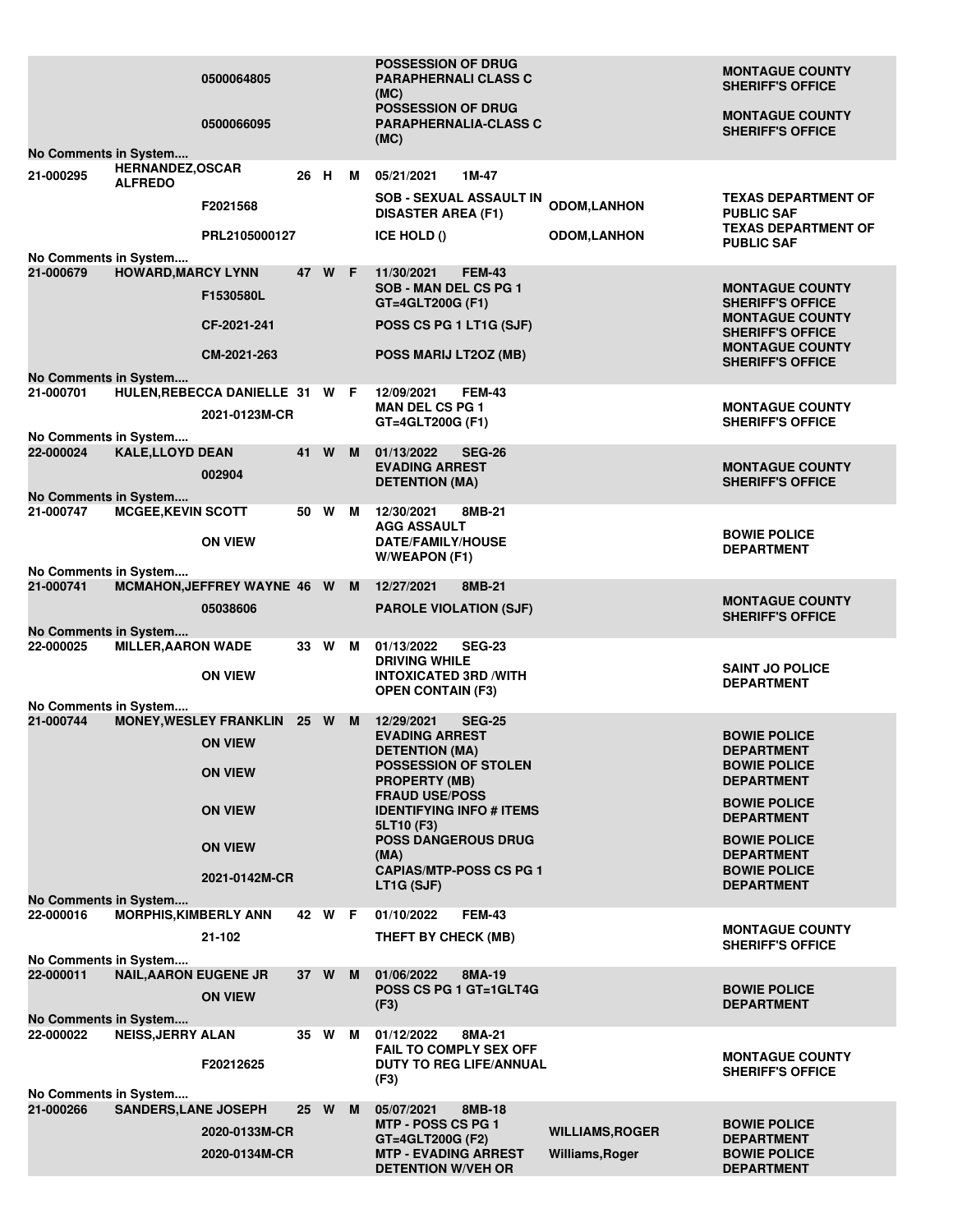| No Comments in System              |                             | <b>ON VIEW</b>                                 |      |        |   | <b>WATERCRAFT (SJF)</b><br><b>RESIST ARREST SEARCH</b><br><b>OR TRANSPORT (MA)</b>                                                                                                                                                                                                | Williams, Roger                                   | <b>BOWIE POLICE</b><br><b>DEPARTMENT</b>                                                               |
|------------------------------------|-----------------------------|------------------------------------------------|------|--------|---|-----------------------------------------------------------------------------------------------------------------------------------------------------------------------------------------------------------------------------------------------------------------------------------|---------------------------------------------------|--------------------------------------------------------------------------------------------------------|
| 21-000709                          |                             | SMITH, CACIA ALEXANDRIA 27 W F<br>CJF-2021-014 |      |        |   | 12/14/2021<br><b>FEM-44</b><br><b>ABANDON ENDANGER</b><br><b>CHILD</b><br><b>INT/KNOW/RECK/CRIM NEG</b><br>(SJF)<br><b>ABANDON ENDANGER</b>                                                                                                                                       | <b>MARSH,LEE ANN</b>                              | <b>MONTAGUE COUNTY</b><br><b>SHERIFF'S OFFICE</b>                                                      |
| No Comments in System              |                             | CJF-2021-016                                   |      |        |   | <b>CHILD</b><br>INT/KNOW/RECK/CRIM NEG MARSH, LEE ANN<br>(SJF)                                                                                                                                                                                                                    |                                                   | <b>MONTAGUE COUNTY</b><br><b>SHERIFF'S OFFICE</b>                                                      |
| 21-000668                          | <b>SMITH, COBY WAYNE</b>    |                                                | 33   | W      | M | 11/25/2021<br>8MA-18                                                                                                                                                                                                                                                              |                                                   |                                                                                                        |
|                                    |                             | 2021-0004 M-CR                                 |      |        |   | <b>MOTION TO REVOKE TAMP</b><br><b>FAB PHYS EVIDENCE W/ INTALLEN, LAUREN</b><br><b>IMPAIR (F3)</b><br><b>PROBATION VIOLATION</b><br><b>ASSAULT FAM/MEM IMPEED</b><br><b>BREATH (SJF)</b><br><b>PROBATION VIOLATION</b><br>POSS CS PG 3 LT 28G (SJF)<br><b>PROBATION VIOLATION</b> | <b>MONTAGUE COUNTY</b><br><b>SHERIFF'S OFFICE</b> |                                                                                                        |
|                                    |                             | CR22015-3                                      |      |        |   |                                                                                                                                                                                                                                                                                   |                                                   | <b>MONTAGUE COUNTY</b><br><b>SHERIFF'S OFFICE</b>                                                      |
|                                    |                             | CR-80381-3                                     |      |        |   |                                                                                                                                                                                                                                                                                   |                                                   | <b>MONTAGUE COUNTY</b><br><b>SHERIFF'S OFFICE</b>                                                      |
|                                    |                             | CR-22019-5                                     |      |        |   | <b>CREDIT CARD OR DEBIT</b><br><b>CARD ABUSE (SJF)</b>                                                                                                                                                                                                                            |                                                   |                                                                                                        |
| No Comments in System<br>22-000028 |                             |                                                | 56   | W      | M | 01/14/2022<br><b>SEG-24</b>                                                                                                                                                                                                                                                       |                                                   |                                                                                                        |
|                                    | <b>STEWART, BOBBY</b>       | <b>ON VIEW</b>                                 |      |        |   | <b>UNL POSS FIREARM BY</b><br>FELON (F3)                                                                                                                                                                                                                                          |                                                   | <b>MONTAGUE COUNTY</b><br><b>SHERIFF'S OFFICE</b><br><b>MONTAGUE COUNTY</b><br><b>SHERIFF'S OFFICE</b> |
|                                    |                             | <b>ONVIEW</b>                                  |      |        |   | MAN DEL CS PG 1 LT1G (F)                                                                                                                                                                                                                                                          |                                                   |                                                                                                        |
| No Comments in System              |                             | <b>ON VIEW</b>                                 |      |        |   | <b>THEFT PROP</b><br>GT=\$2,500LT\$30K (F)                                                                                                                                                                                                                                        |                                                   | <b>MONTAGUE COUNTY</b><br><b>SHERIFF'S OFFICE</b>                                                      |
| 22-000026                          |                             | <b>STEWART, SILVER SHADOW</b>                  |      | 25 W M |   | 01/14/2022<br><b>HLD-39</b>                                                                                                                                                                                                                                                       |                                                   |                                                                                                        |
|                                    |                             | <b>ON VIEW</b>                                 |      |        |   | <b>MAN DEL CS PG 2 OR 2-A</b><br>GT=4GLT400G (F1)<br><b>POSS MARIJ</b>                                                                                                                                                                                                            |                                                   | <b>MONTAGUE COUNTY</b><br><b>SHERIFF'S OFFICE</b><br><b>MONTAGUE COUNTY</b>                            |
|                                    |                             | <b>ON VIEW</b>                                 |      |        |   | $GT4OZLT = 5LBS$ (F)<br><b>THEFT PROP</b>                                                                                                                                                                                                                                         |                                                   | <b>SHERIFF'S OFFICE</b><br><b>MONTAGUE COUNTY</b>                                                      |
|                                    |                             | <b>ON VIEW</b>                                 |      |        |   | GT=\$2,500LT\$30K (F)<br><b>MAN DEL CS PG 1</b>                                                                                                                                                                                                                                   |                                                   | <b>SHERIFF'S OFFICE</b><br><b>MONTAGUE COUNTY</b>                                                      |
|                                    |                             | <b>ON VIEW</b>                                 |      |        |   | $GT = 1$ GLT4G (F2)<br><b>IMPERSONATE PUBLIC</b>                                                                                                                                                                                                                                  |                                                   | <b>SHERIFF'S OFFICE</b><br><b>MONTAGUE COUNTY</b>                                                      |
| No Comments in System              |                             | <b>ON VIEW</b>                                 |      |        |   | <b>SERVANT (F3)</b>                                                                                                                                                                                                                                                               |                                                   | <b>SHERIFF'S OFFICE</b>                                                                                |
| 21-000695                          | <b>TRICE, DAVID JOEL</b>    |                                                |      | 51 W M |   | 12/07/2021<br><b>TRS-48</b><br><b>MOTION TO REVOKE</b><br><b>COMMUNITY</b>                                                                                                                                                                                                        |                                                   | <b>MONTAGUE COUNTY</b>                                                                                 |
|                                    |                             | 2019-0113M-CR                                  |      |        |   | <b>SUPERVISION-POSS S PG</b><br>GT 1 LT 4G ()                                                                                                                                                                                                                                     | <b>MARSH,LEE ANN</b>                              | <b>SHERIFF'S OFFICE</b>                                                                                |
| No Comments in System              |                             |                                                |      |        |   |                                                                                                                                                                                                                                                                                   |                                                   |                                                                                                        |
| 22-000013                          | <b>WEST, DANIEL RANDALL</b> | F2022 2643                                     | 48 W |        | M | 01/06/2022<br>8MA-19<br>POSS CS PG 1 LT1G DRUG<br>FREE ZONE (F3)                                                                                                                                                                                                                  |                                                   | <b>MONTAGUE COUNTY</b><br><b>SHERIFF'S OFFICE</b>                                                      |
|                                    |                             | 19930-01                                       |      |        |   | <b>FAILED TO MAINTAIN</b><br><b>FINANCIAL</b><br><b>RESPONSIBILITY-CLASS C</b>                                                                                                                                                                                                    |                                                   | <b>MONTAGUE CC</b>                                                                                     |
|                                    |                             | 19930-02                                       |      |        |   | (MC)<br><b>DRVING WHILE LICENSE</b><br><b>INVALID-CLASS C (MC)</b>                                                                                                                                                                                                                |                                                   | <b>MONTAGUE CC</b>                                                                                     |
|                                    |                             | 21711-01                                       |      |        |   | <b>DRIVING WHILE LICENSE</b><br><b>INAVLID -CLASS C (MC)</b>                                                                                                                                                                                                                      |                                                   | <b>MONTAGUE CC</b>                                                                                     |
|                                    |                             | 21711-02                                       |      |        |   | <b>DEFECTIVE TAIL</b><br><b>LAMPS-CLASS C (MC)</b><br><b>FAILED TO MAINTAIN</b>                                                                                                                                                                                                   |                                                   | <b>MONTAGUE CC</b>                                                                                     |
|                                    |                             | 21711-03                                       |      |        |   | <b>FINANCIAL</b><br><b>RESPONSIBILITY-CLASS C</b><br>(MC)                                                                                                                                                                                                                         |                                                   | <b>MONTAGUE CC</b>                                                                                     |
|                                    |                             | 21711-04                                       |      |        |   | <b>EXPIRED</b><br><b>REGISTRATION-CLASS C</b>                                                                                                                                                                                                                                     |                                                   | <b>MONTAGUE CC</b>                                                                                     |
|                                    |                             | 21711-05                                       |      |        |   | (MC)<br><b>OPERATE MOTOR VEHICLE</b><br><b>WITHOUT PLATES-CLASS C</b>                                                                                                                                                                                                             |                                                   | <b>MONTAGUE CC</b>                                                                                     |